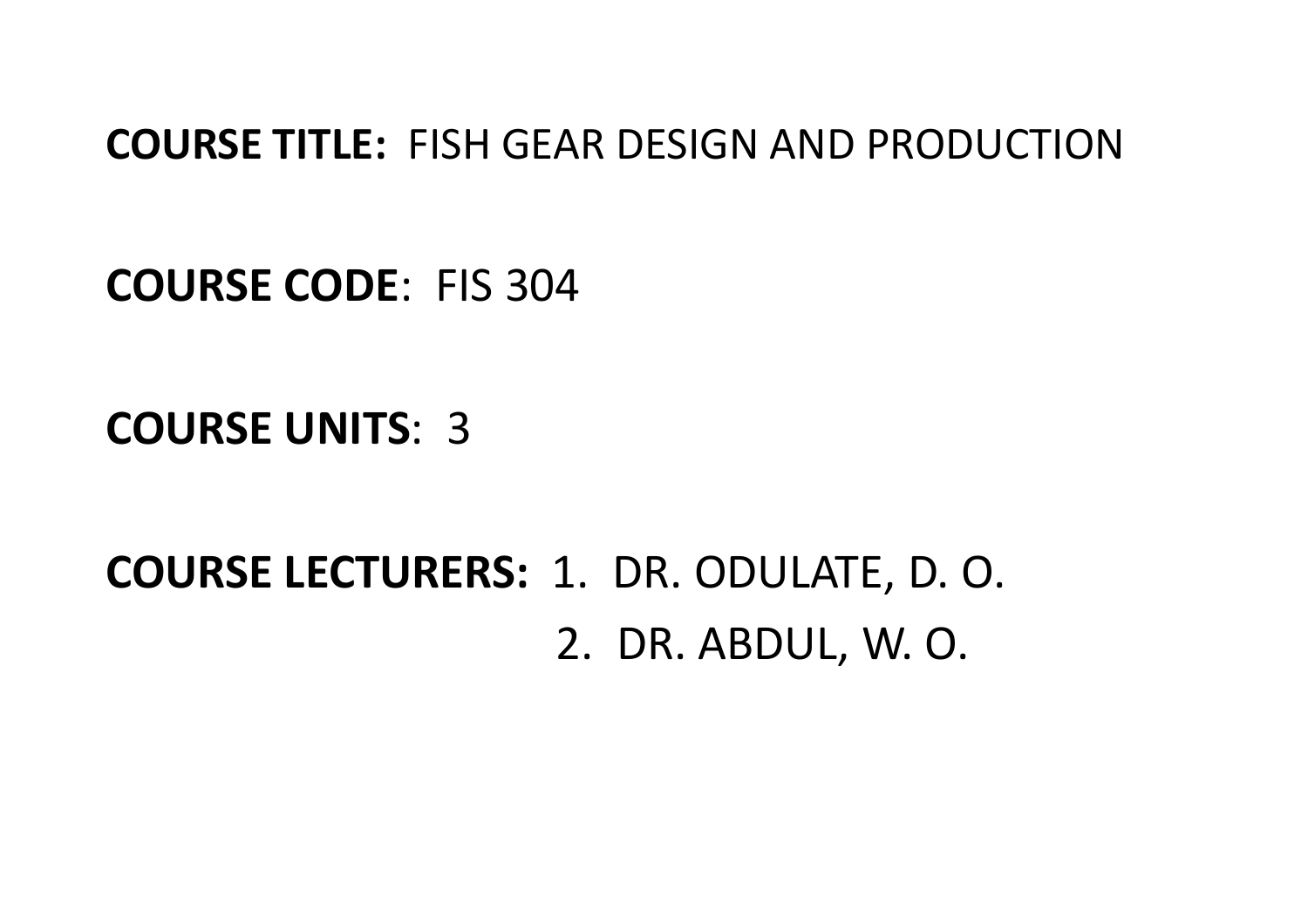## Definition of Common Terms in Fishing Gear Technology

- The Terms:
- 1. Fisheries 2. Fishery
- 3. Fishing
- 5. Mesh (and types) 6. Mesh size
- 7. Fisherman's needle 8. Webbing/Netting
- 9. Bar length
- 
- 4. Fishing technology
- 
- 

10. knots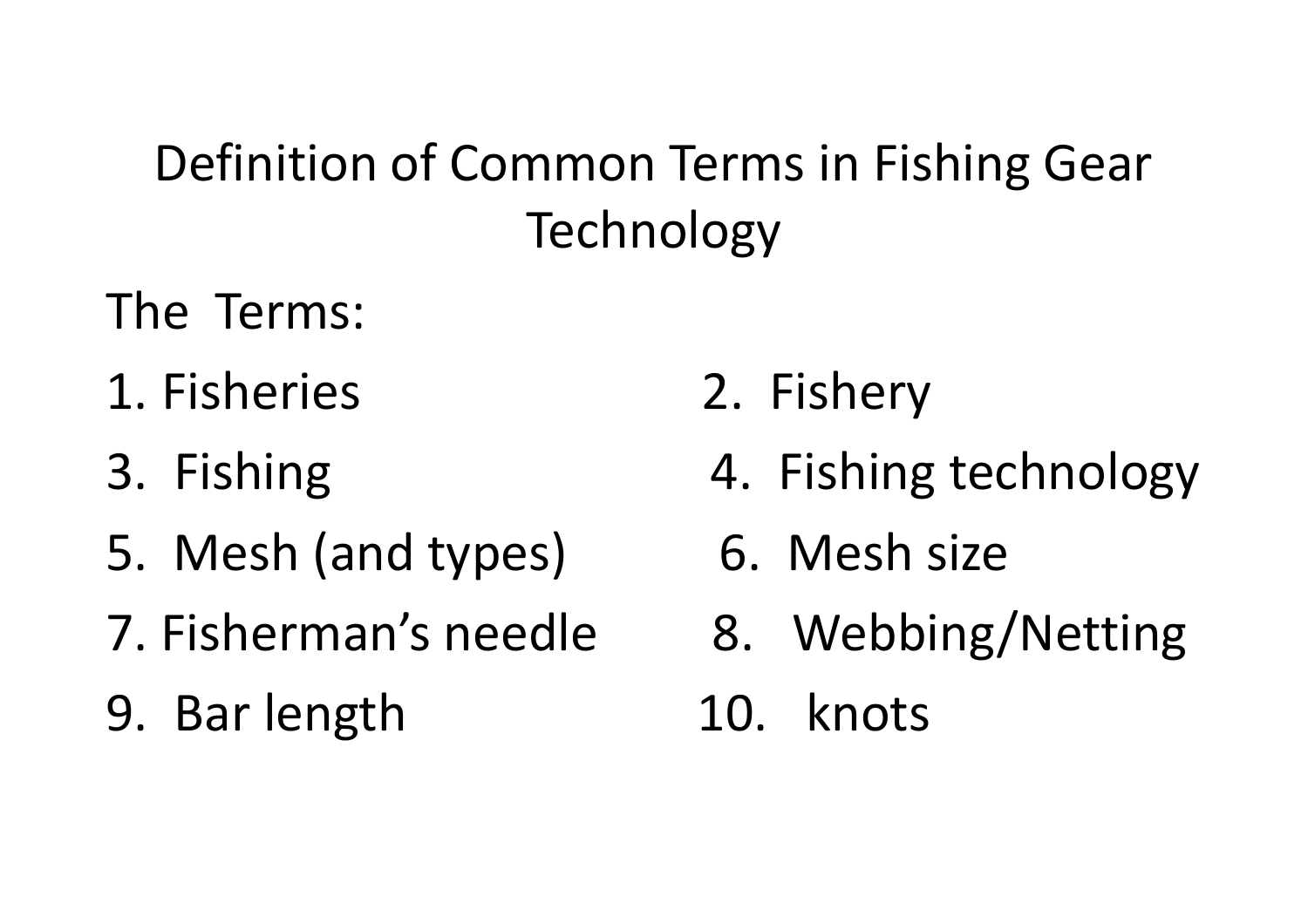### TWINE WORK

Tools for making nets:

- a. Needle: It is used to hand-knit webbing. It can be constructed by using materials like wood, plastic and metal.
- b. Mesh gauge: It is helps to make equal-sized meshes during knitting.

Width of gauge  $(G_w) = (M/2 - 2T)$ 

where <sup>M</sup> <sup>=</sup> desired mesh size

<sup>T</sup> <sup>=</sup> thickness of gauge

c. Sharp knife: Needed for trimming and cutting of knots preferably pocket knife.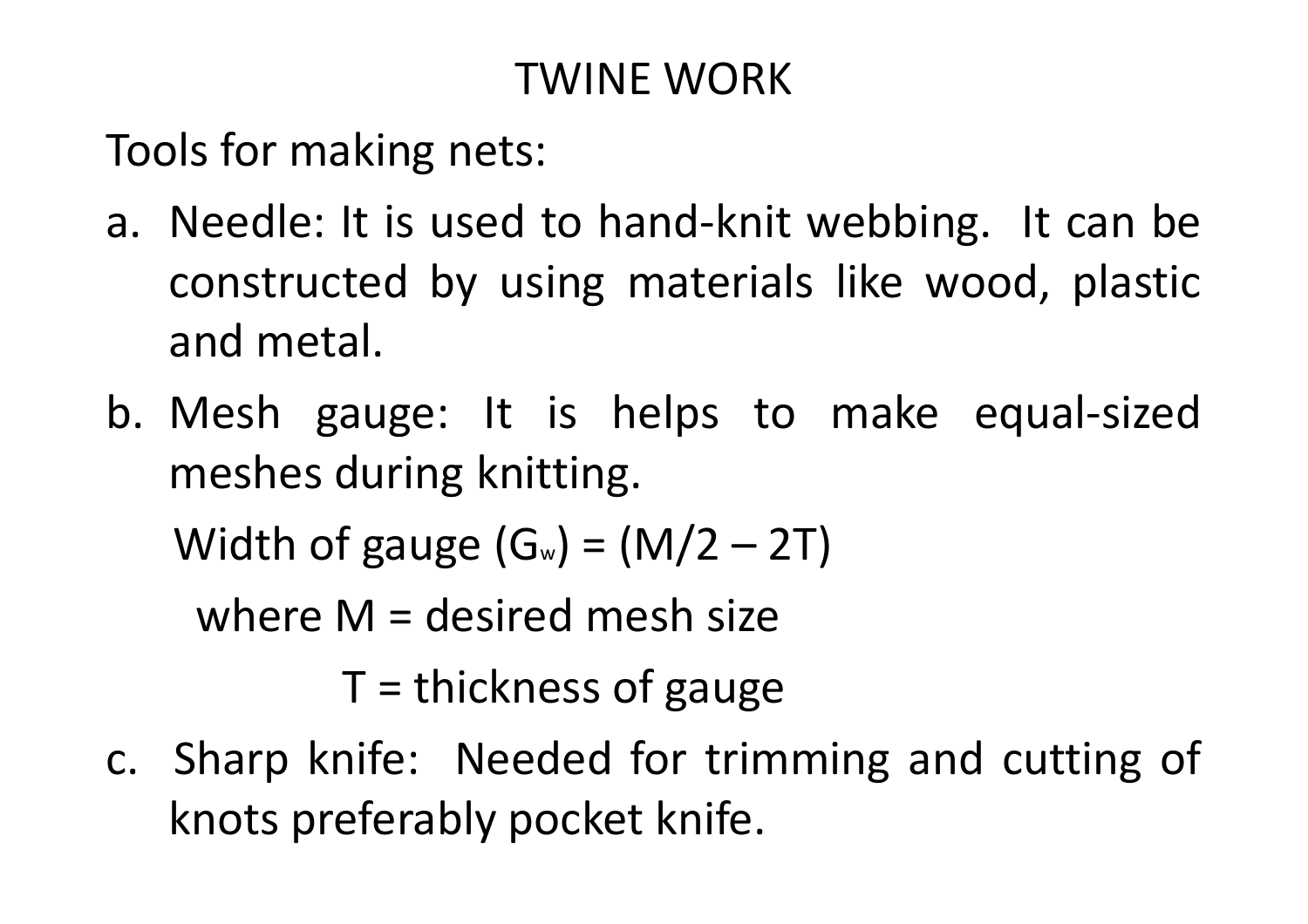# **CLASSIFICATION AND TYPES OF FIBRE**

- **Types of fishing fibers:**
- **Natural fibers** : Thy are fibers obtained from plants and
- animals. They are predominantly vegetable fibres.
- heir characteristics and examples (e.g. coir, manila etc).
- reservation of natural fibers.
- **Synthetic fibers:** They are man-made materials made
- from simple basic substances via chemical process.
- Advantages of synthetic fibers: They are have high
- strengh, abrasion resistance and rot resistance.
- Classification of synthetic fibers and examples of each
- group.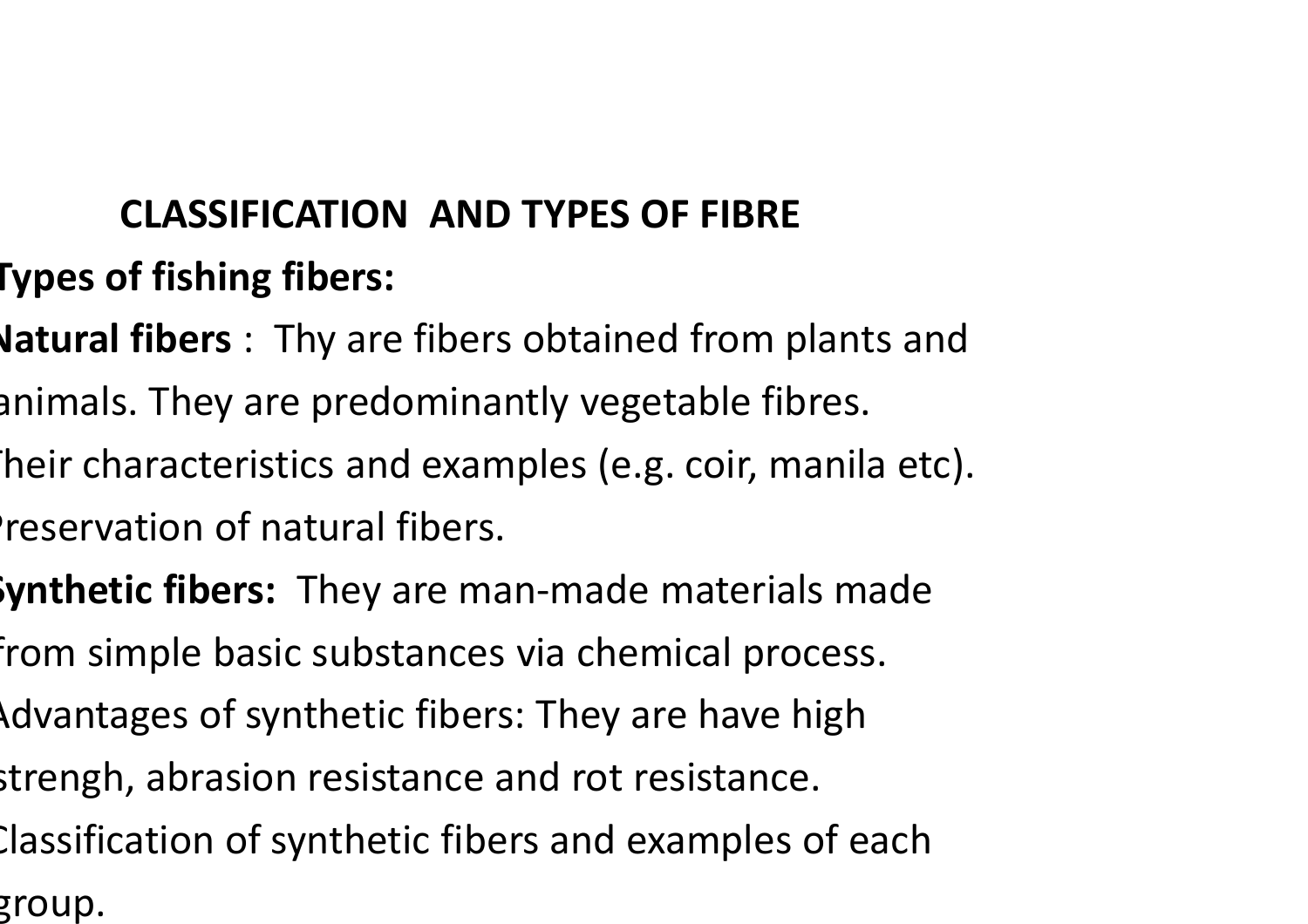### **PHYSICAL PROPERTIES AND FORMS OF SYNTHETIC FIBRE AND STRAND SYSTEM**

cal properties of synthetic fibers include the following:

| ticity                 | *Resistance to abrasion |
|------------------------|-------------------------|
| <b>a</b> king strength | *Elongation             |
| Isity                  | *Changes in water       |
| <b>e</b> ngth          |                         |

MS: There are various types or forms of synthetic fibres nich provide different properties. The most common ms of synthetic fibers are:

| bntinuous fiber | 2. Stable fiber |
|-----------------|-----------------|
|                 |                 |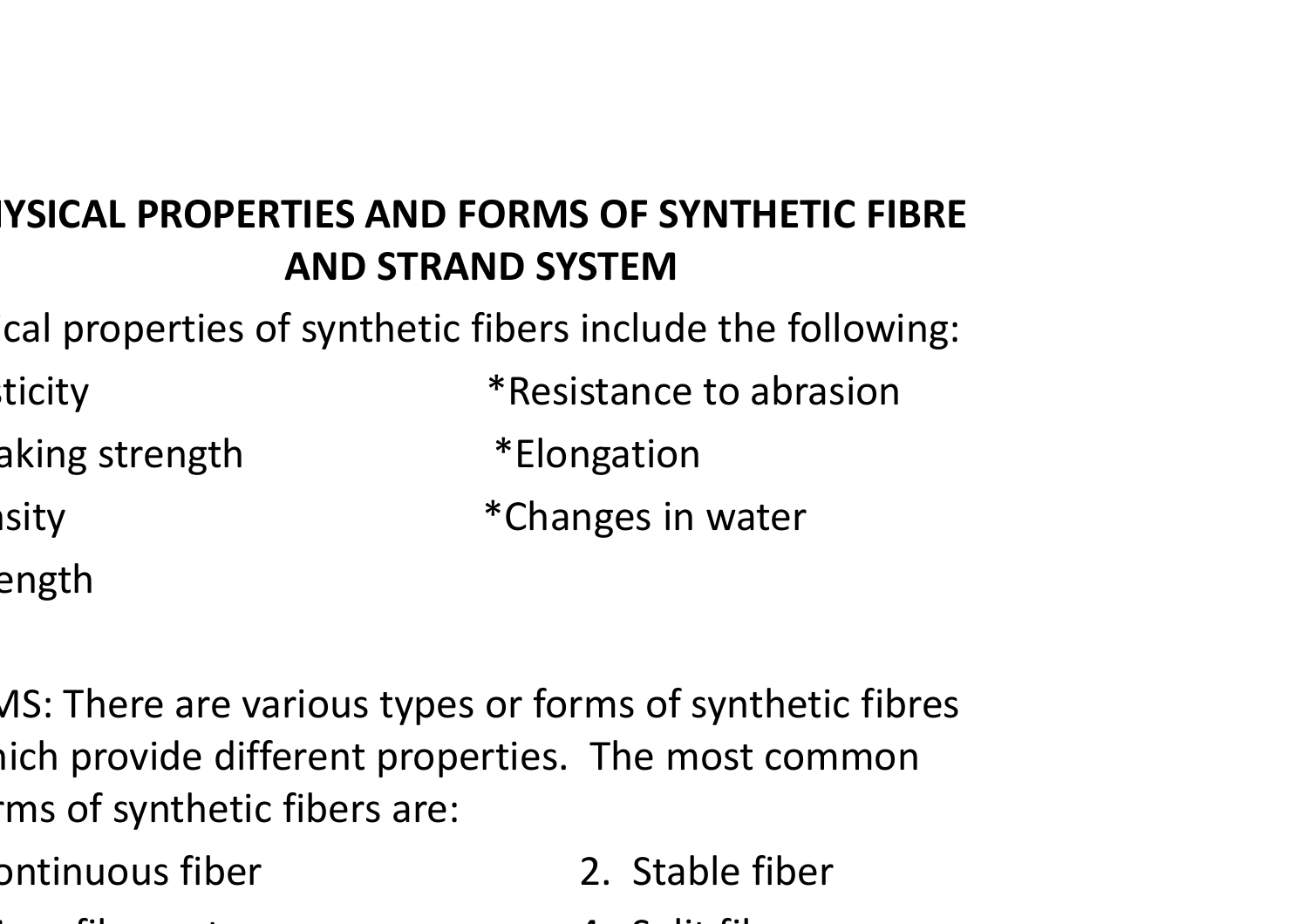### **AND SYSTEM:**

- Two-yarn system
- Three-yarn system
- Four-yarn system

# **YARNS AND TWINES**



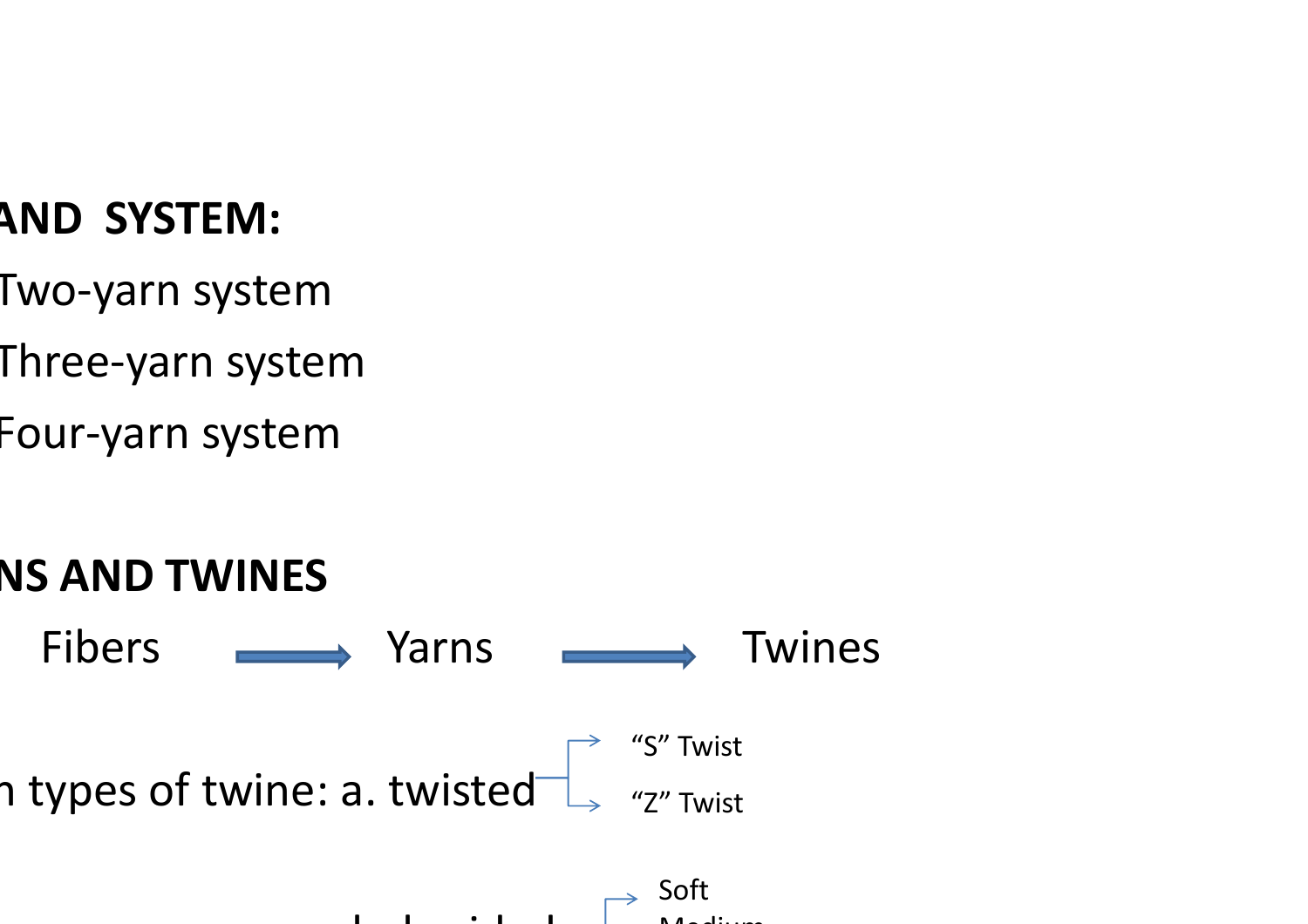#### **DESIGNATION OF FISHING TWINE**

- ypes of numbering system:
- \* DIRECT METHODS: British and Metric systems
- \* INDIRECT METHODS : Denier and Tex systems

### **Standardization:**

- rect methods  $\rightarrow$  (a) British system : 840 yards = 1 pound
	- (b) Metric system:  $1000 \text{ m} = 1 \text{ Kg}$
- $lirect$  methods  $\longrightarrow$  (a) Denier system : A unit of denier refers to the weight in grams of 9000 meters of a yarn or single filament i.e. 1 denier =  $1 g /$ 9000 m.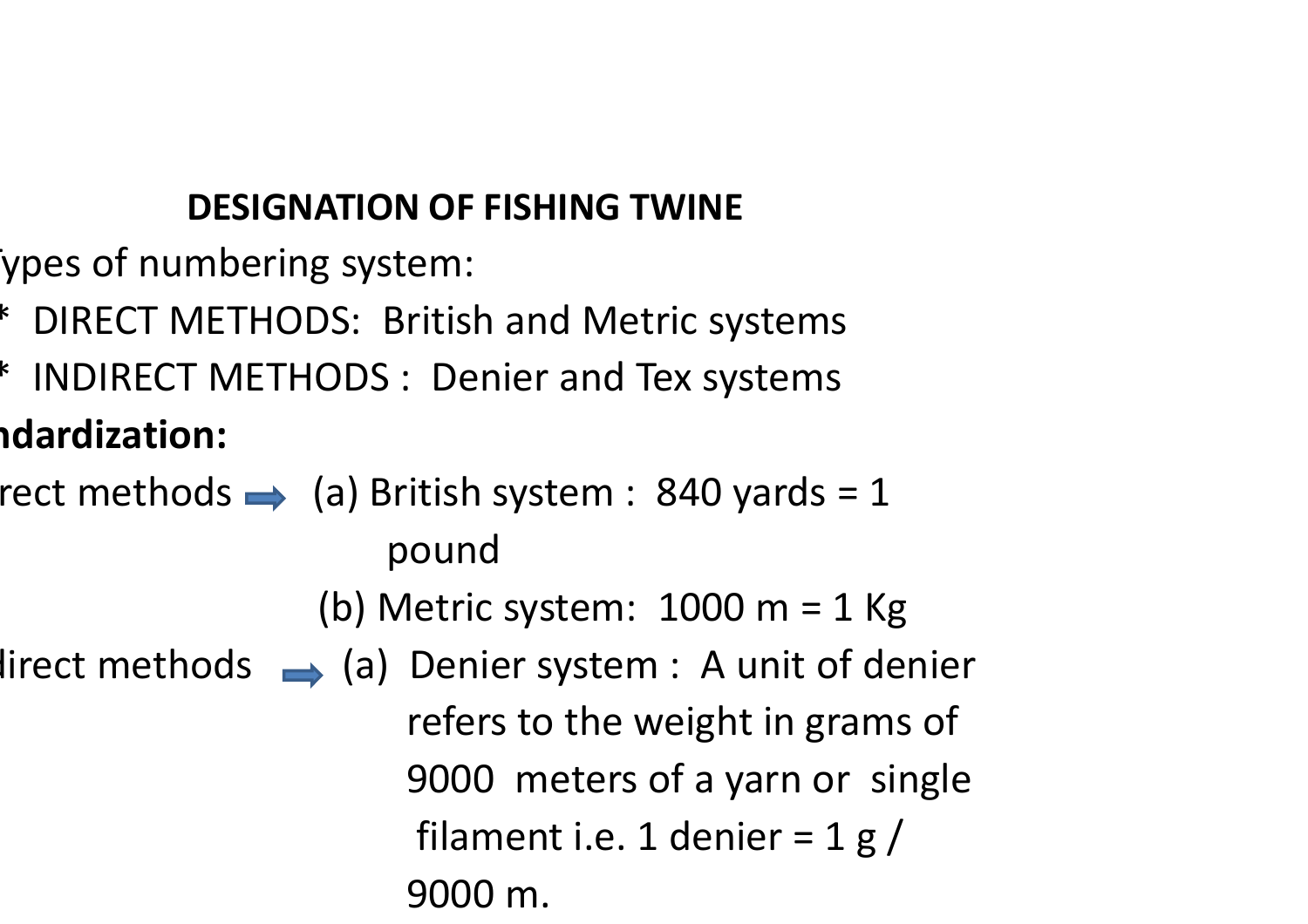(b) Tex system :  $1 \text{ tex} = 1 \text{ g} / 1000 \text{ m}$  e.g 23 tex twine means a single yarn of which 1000 m has a mass of 23 g. Example: 23 tex x 3.

onversion from Denier system to Tex system and ce versa.

alculation of runnage (kg/m) and twine diameter  $\mathsf{mm}$ )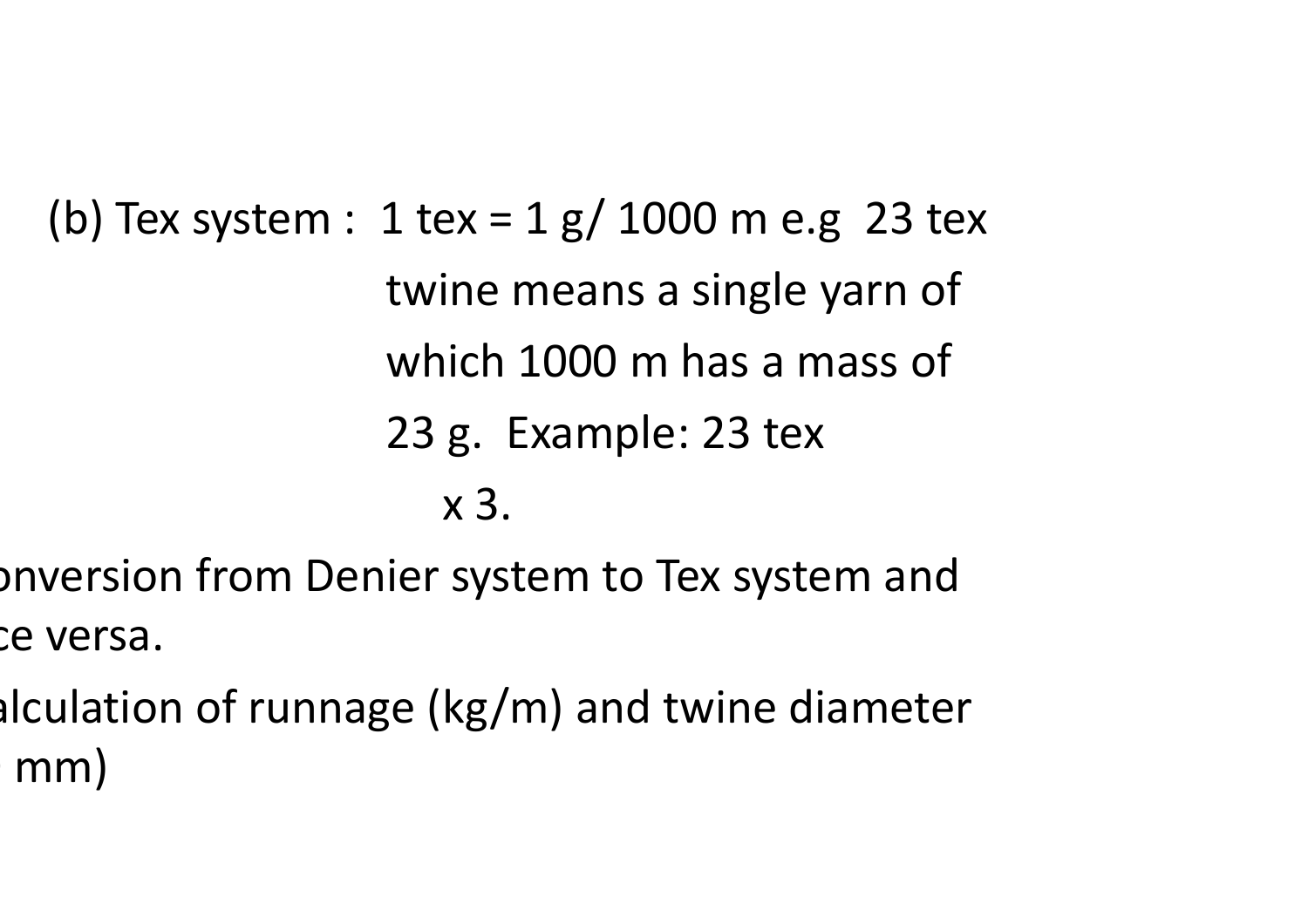### NETTING

 $\mathsf{a}_i$  ition: A netting is a meshed structure of indefinite shape d size composed of one yarn (monofilament) or one or pre systems of yarns joined or interlaced. It is also called ebbing' or simply 'web'.

length: It is the distance between the center two knots easured in mm.



 $\overline{\mathbf{I}}$ n size: It is the distance from the center of one knot to<br>constance the expecite linet when the mosh is fully e center of the opposite knot when the mesh is fully etched. It is also measured in mm. 2 bar length  $= 1$  mesh

 $\rightarrow$  Mesh size  $\rightarrow$  1

e.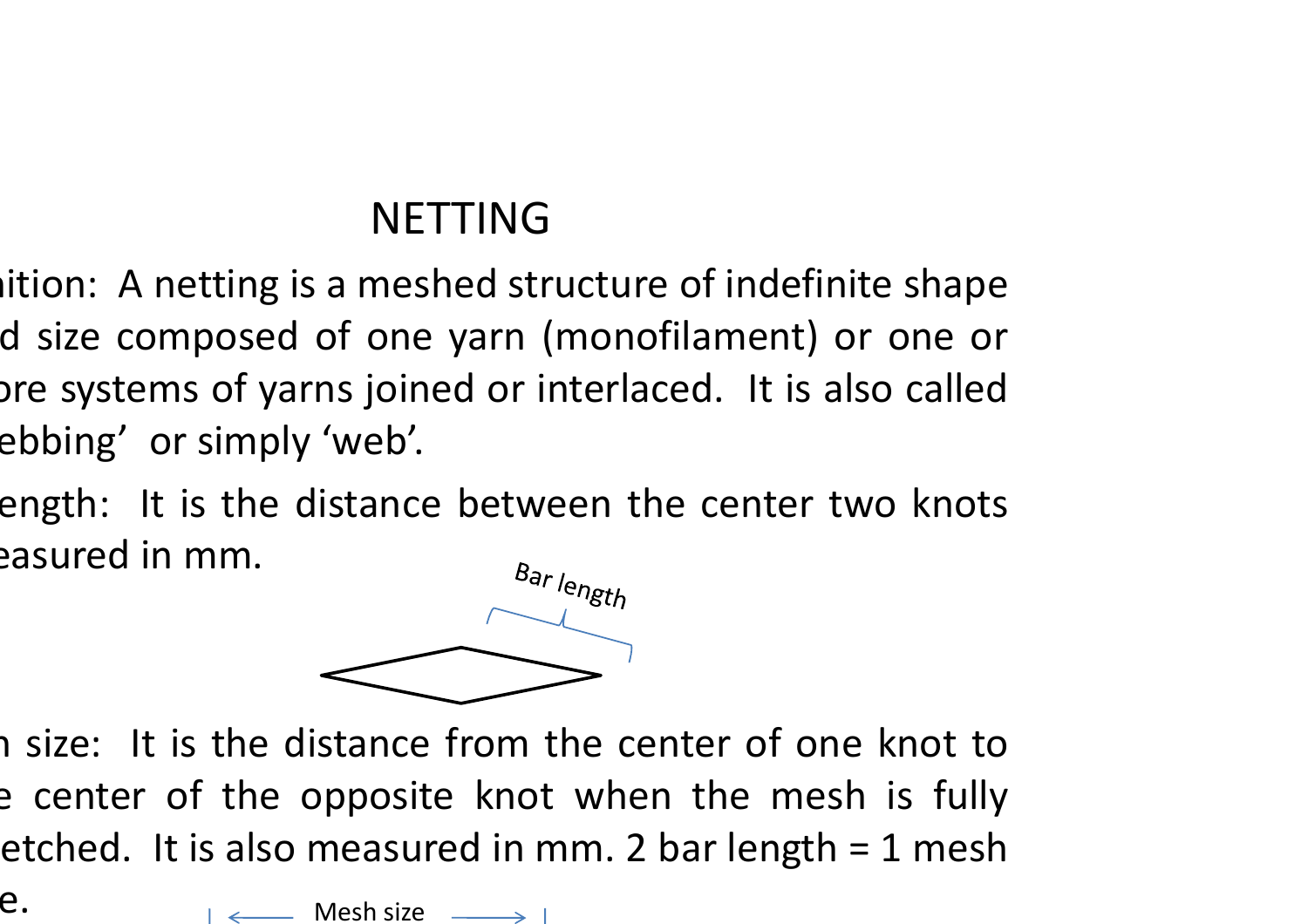- rmation on the netting label:
- $d$ ard length = 91.5m
- $h = 100$  meshes
- $e$  size = 210D/18
- n size 20mm
- $ur = white$

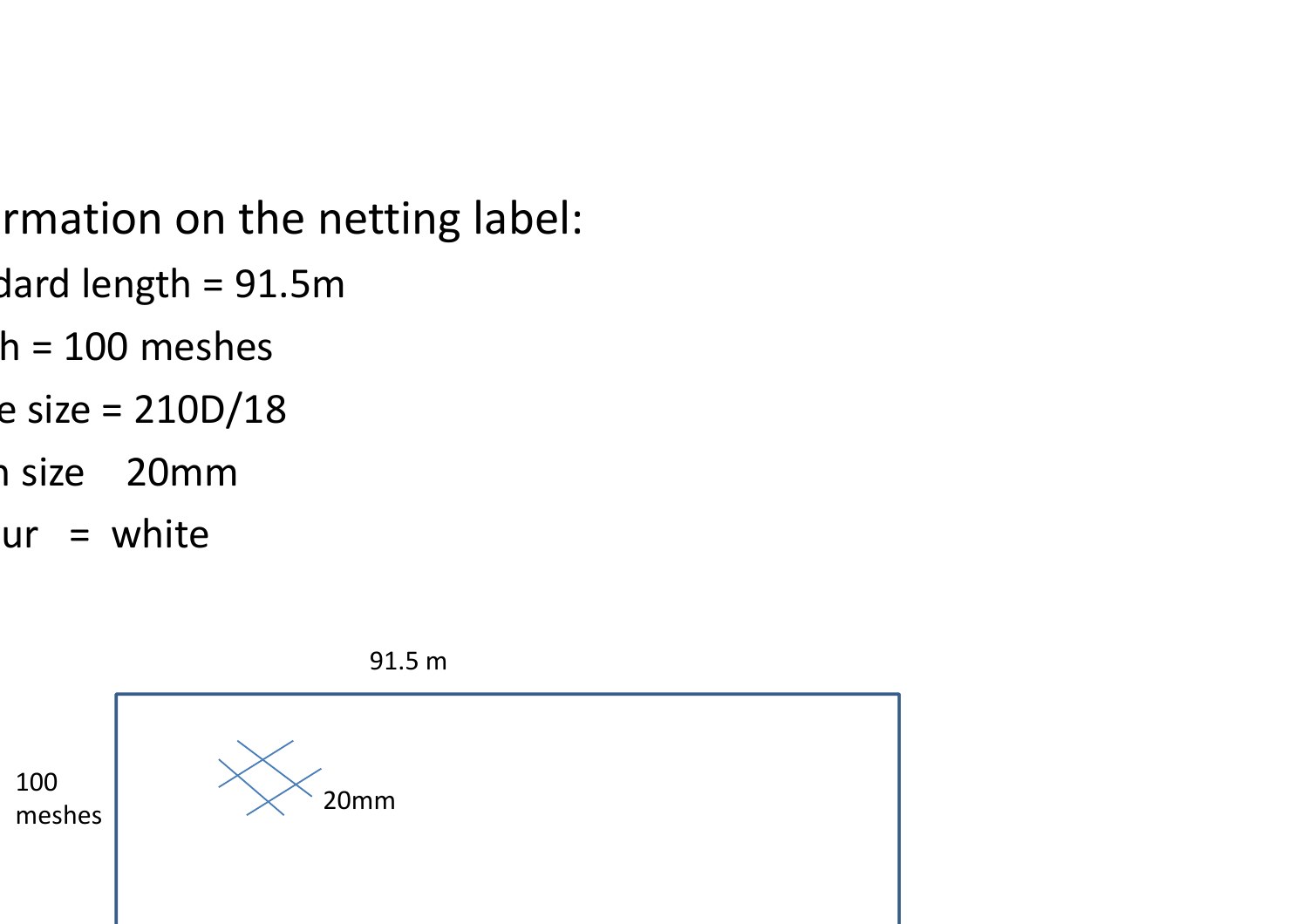### MOUNTING

- nition: It is the fixing of the head, foot and sides pes (if any) to the netting. Mounting can be done th or without loops. Important factors to be nsidered include
	- rimary hanging coefficient  $=$  % of hanging (E<sub>1</sub>)
	- mounted length/stretched length
	- $\text{ercentage of looseness} = \text{excess length/stretched}$ າgth
	- % of hanging  $+$  % of looseness = 100%
	- condary hanging coefficient (E2)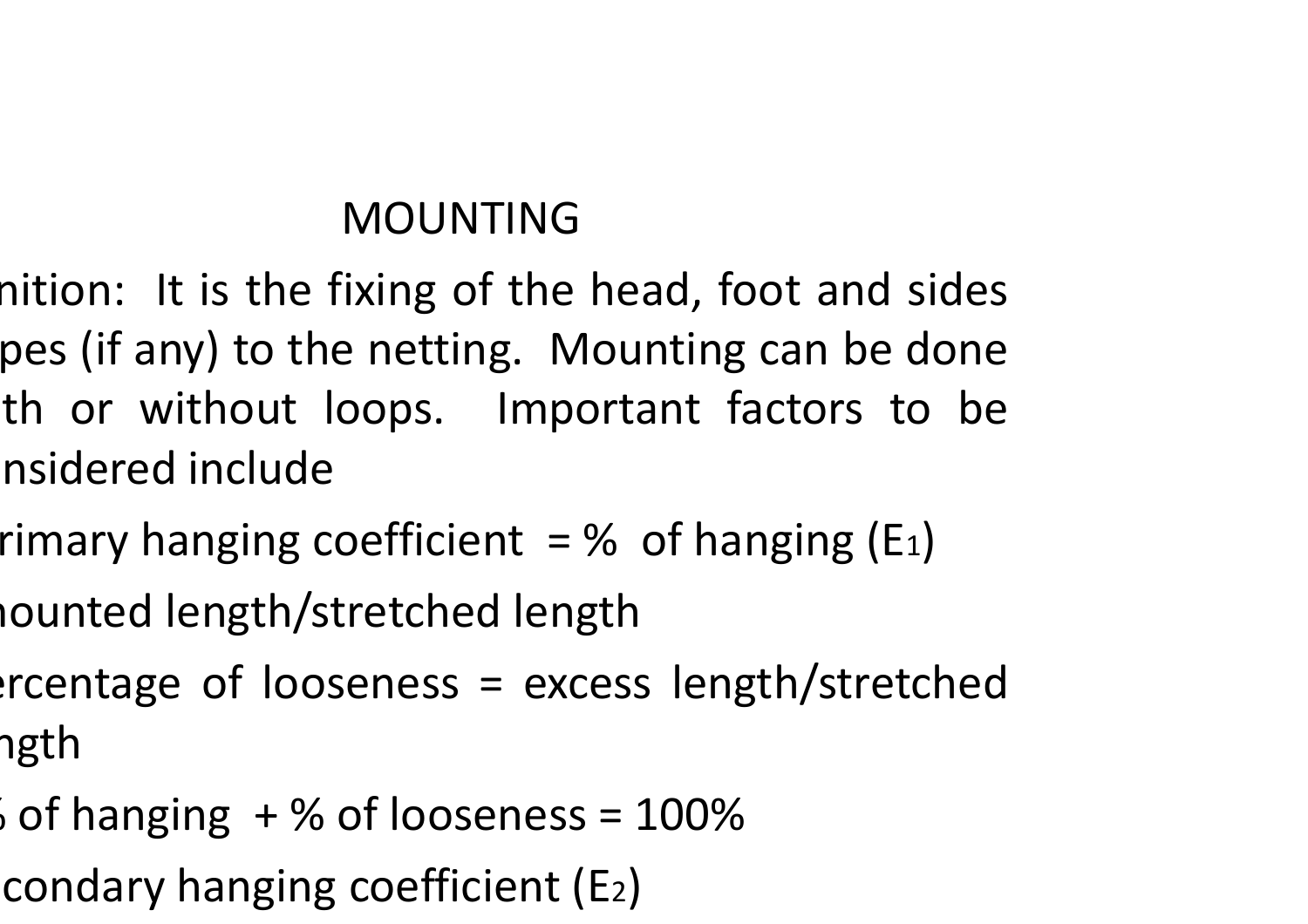- ctitious area ( $A_f$ ): It is an area of unmounted  $\text{P}$ tting. Af = Lo X Ho m<sup>2</sup>:
	- $erce$  Lo = no of meshes along the length x mesh size
		- Ho  $=$  no of meshes along the depth x mesh size
	- ea of a mounted netting  $(A_w)$  is referred to as tual working area.
	- $A_w = L_w \times H_w \text{ m}^2$
	- Pre Lw = no of meshes along the length x mesh size x E<sub>1</sub>
	- $\mathsf{H}_{\mathsf{w}}$  = no of meshes along the depth x mesh size  $\mathsf{x}$  E<sub>2</sub> ing utilization coefficient (Eu) defines how well tting materials are used in fabrication.